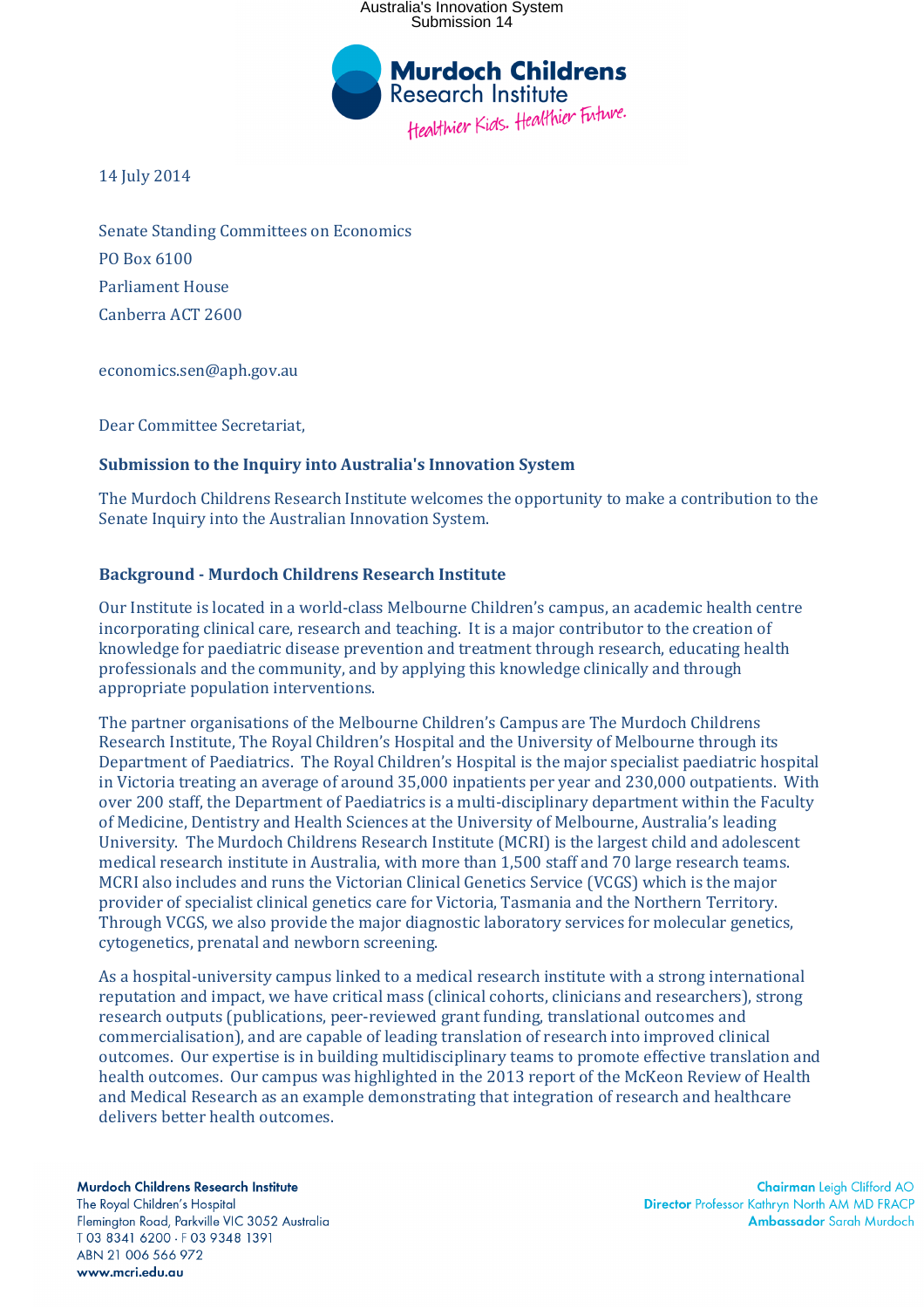

## **Case for Innovation in Health and Medical Research**

Recent benchmarking by the NHMRC "*Measuring Up 2013*" has reinforced the global standing of Australia's health and medical research sector, and the critical contribution that Australia's medical research institutes make, with medical research institutes outperforming all other Australian biomedical research sectors (i.e. hospitals, universities, CRCs, government) in terms of paper citation impact.

It is also in Australia's interest to be globally competitive in health and medical research for demonstrated health, social and financial gains.1,2,3 Australia is in a unique position to remain innovative for several reasons including:

- The interaction and integration of Medical Research Institutes and University Departments on Hospital Campuses and the opportunity this affords to bring together investigators in the basic sciences with clinical and public health researchers in working teams;
- The flourishing Medical Research Institute sector via the "virtuous cycle" of Peter Wills, with effective medical research leading directly to better health through discovery and encouraging a higher standard of academic medicine which also improves general standards of health care and hence health of children - both are particularly important in children as their health is an investment in the future health and wealth of the nation;
- State and Federal Government health and welfare databases and the enormous potential for linkage of health information.

The McKeon Review has affirmed the importance of embedding health and medical research in the health system. We strongly support the implementation of its recommendations as a priority. In particular, as well as improving health outcomes, investment and support for research and innovation in health and medical research will enable Australia to develop new knowledge-based products and services that are relevant to global markets. A case in point is the growing importance of genomics to the national innovation system and its relevance in improving social, economic and health outcomes.

## **Genomics and the case for national innovation**

Genetic information is increasingly influencing diagnosis and healthcare. The volume and breadth of this activity will continue to increase with the rapid acceleration in our understanding of the role genetic variants play in determining health, the course of a disease and response to treatment. At the same time, new technologies have made it possible to look at large amounts of genetic material rapidly and increasingly cheaply. Clinical practice is on the verge of entering the genomics era. Advances in genomic technology are driving a transformation in how we deliver healthcare, yet Australia (along with most countries) is unprepared.

Murdoch Childrens Research Institute

The Roval Children's Hospital Flemington Road, Parkville VIC 3052 Australia T03 8341 6200 · F03 9348 1391 ABN 21 006 566 972 www.mcri.edu.au

 $\overline{a}$ <sup>1</sup> Extrapolated returns on investment in NHMRC medical research, Report from Deloitte Access Economics commissioned by Australian Society for Medical Research 2011

<sup>2</sup> The Economic Value of Australia's Investment in Health and Medical Research: Reinforcing the Evidence for Exceptional Returns. A report from Access Economics, commissioned by Research Australia, 2010

<sup>3</sup> Exceptional Returns, the Value of Investing in Health R&D in Australia prepared for the Australian Society for Medical Research by Access Economics, 2008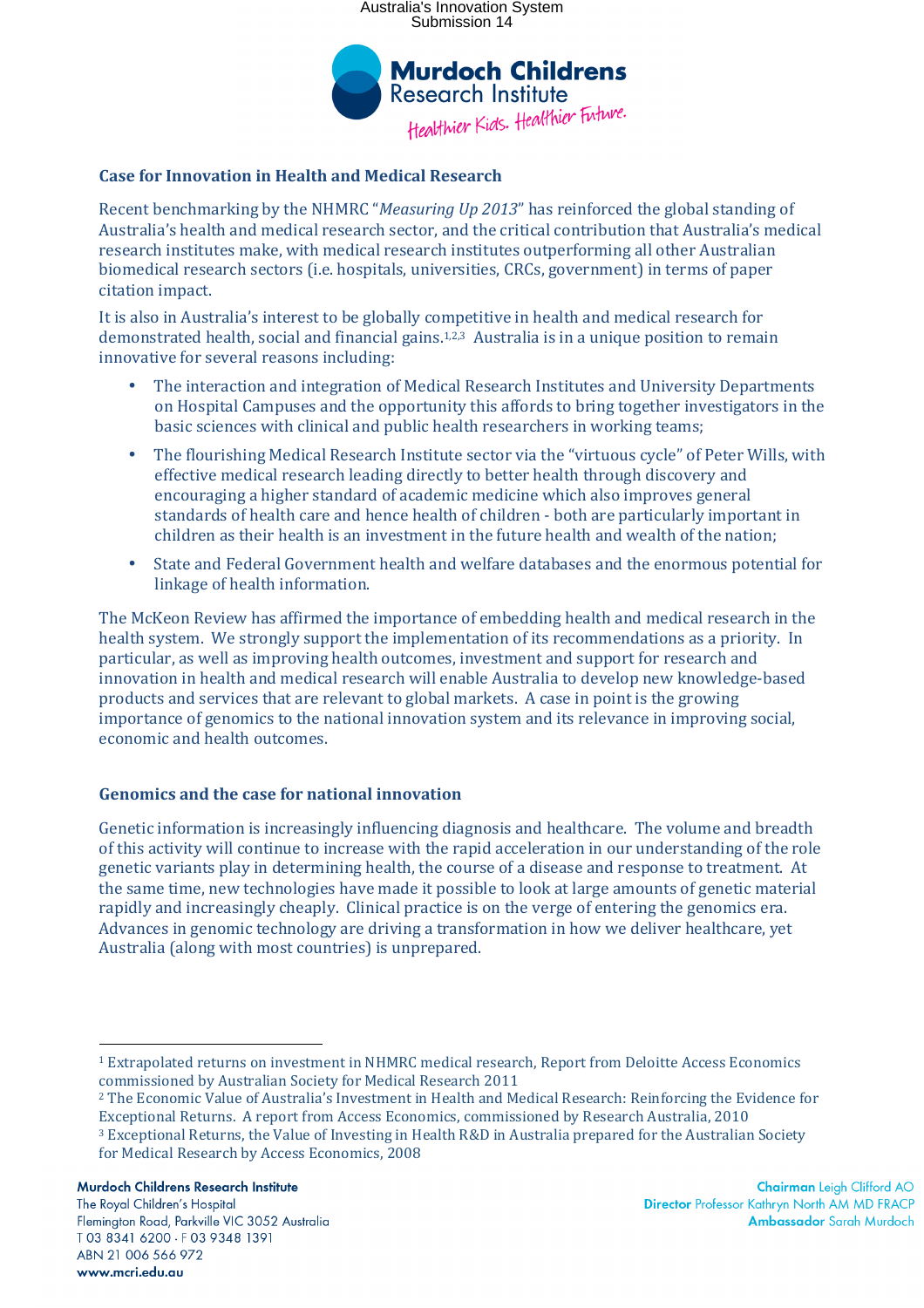

Despite the promise of genomic healthcare in offering a more rapid path to diagnosis, an emphasis on prevention and early intervention, and an increase in therapies targeted to the individual, there are significant challenges to national implementation.

By taking a proactive and future-oriented approach, we can progressively:

- replace multiple more expensive tests with a single, more informative and ultimately cheaper tests;
- rapidly introduce new genomic tests for better, quicker diagnosis and treatment, as evidence for their benefit becomes available;
- reduce adverse events by tailoring treatments to the individual;
- lead, internationally, in investigation of the economic evaluation and comparative, effectiveness of genomics in healthcare,
- focus early detection and prevention activities on those with the highest risk of disease.

To achieve this we will need to re-train and educate the workforce at all levels. To manage this paradigm shifting technological advance we will need to innovate and this will require capacity building. In particular, we will need genome literate bioinformaticians and clinicians, electronic medical record specialists, data storage and retrieval specialists and genetic counselors. Dedicated private and public investment to transform the health workforce is required.

## **Importance of integrating population health studies, biobanks and Big Data**

The MCRI is the custodian of more than two thirds of Australia's most important longitudinal cohort studies of the health and well-being of children and young people. These studies cover a range of important topics ranging from allergic disease, obesity, hearing impairment, temperament, language and literacy, and the health and wellbeing of our adolescents and young people. In 21 cohorts we house data on more than 20,000 participants with over 40,000 biospecimens. We are strengthening these and housing them in our Children's Bioresource Centre. This biobank development mirrors those being undertaken internationally and will permit exciting international comparison and possible data sharing in the future. Not only will we be able to make much better use of the rich and detailed resources that we have gathered over many years but we will also be able to utilise these resources to inform the way new studies might be carried out.

For example, one of our new platforms being developed is called Generation V, a project that will connect research with clinical care and service delivery to children in Victoria with projected nodes in Western Australia and NSW. Central to Generation V is the use of existing big data sets to link social economic, health, genetic and environmental data to participant outcomes in childhood. Whereas in the past many longitudinal studies have focused on individual diseases, we recognize that there are many common pathways or precursors for common high burden diseases. Therefore in Generation V we will address the top five high burden and common child health conditions including obesity, allergy, cardiovascular disease, mental health problems and infection and immunity.

#### **Importance of research and research infrastructure funding**

Continued biomedical research investment is critical to Australia's future. As demonstrated by the NHMRC's analysis in the *Measuring Up 2013 Report*, the scientific returns on NHMRC investment

Murdoch Childrens Research Institute The Roval Children's Hospital Flemington Road, Parkville VIC 3052 Australia T03 8341 6200 · F03 9348 1391 ABN 21 006 566 972 www.mcri.edu.au

**Chairman** Leigh Clifford AO **Director Professor Kathryn North AM MD FRACP Ambassador** Sarah Murdoch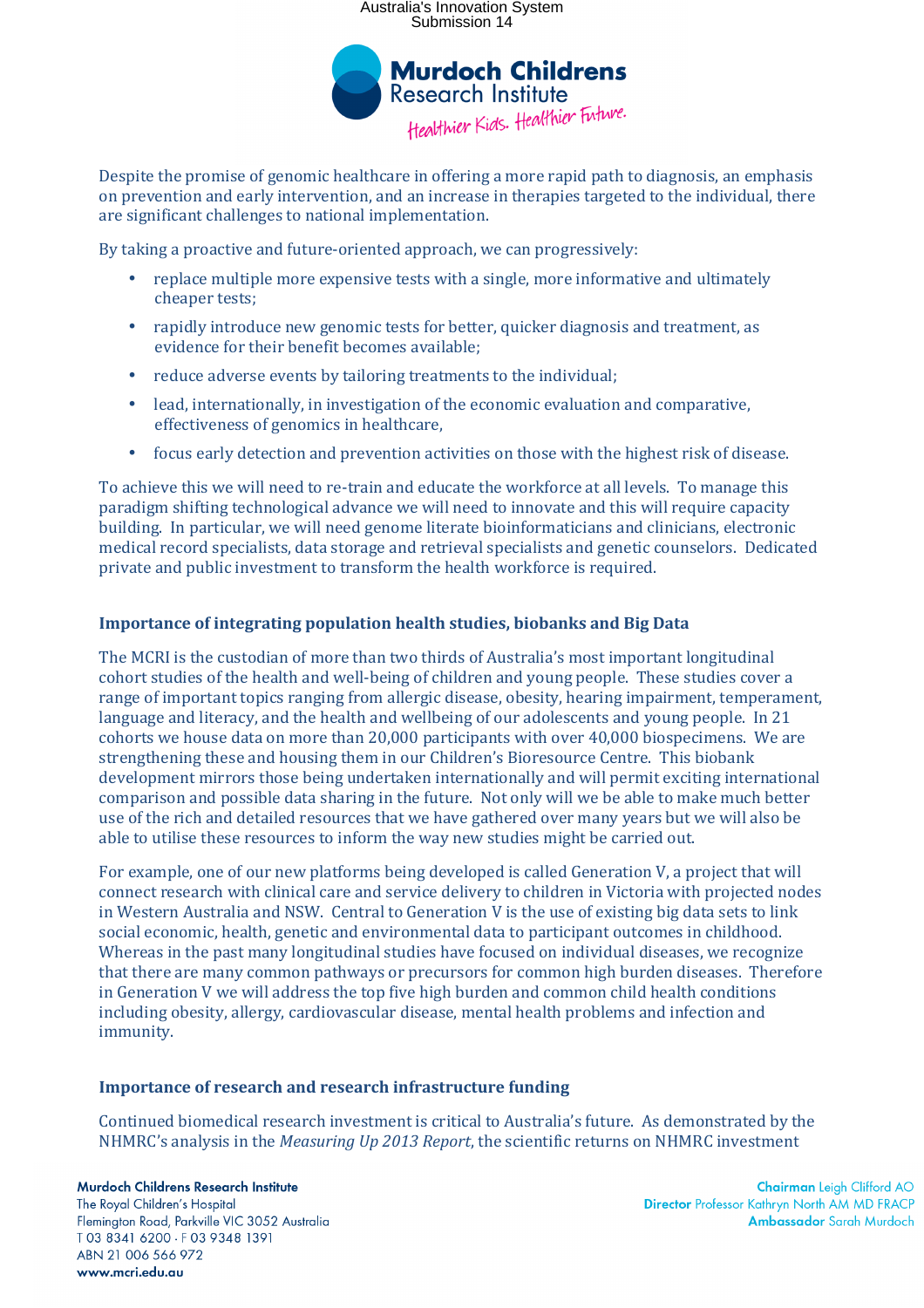

are substantial. However, this is no time for complacency. Australia's biomedical research is undertaken in a global context, and it is critical that both public and private investment remains internationally competitive. The Murdoch Childrens Research Institute therefore strongly supports the Medical Research Future Fund which will provide the opportunity to further develop critical mass in biomedical research and deliver better clinical and translation pathways leading to improved health outcomes. We urge that these funds focus on research that will be potentially game-changing for Australia and that as well as building on research excellence, high risk – high return research is also supported. An international outlook and approach is also critical.

The Murdoch Childrens Research Institute also urges the continuation of the Cooperative Research Centre program for both public good and applied/ commercial research. The impacts of healthfocused CRCs have been tremendous, with the Hearing, Vision and Oral Health CRCs being three exemplary case studies. We are particularly disappointed by the delay of the CRC Round 17, as we with national partners were developing a Genomics Healthcare CRC which would have transformed our approach to the diagnosis and treatment of genomic disorders.

It is also essential that the medical research institute sector is also appropriately supported with respect to indirect costs of research. There is currently a significant funding gap of 20-30 cents of indirect costs per direct research dollar for peer-reviewed research. This issue has been recognised and addressed for the Australian higher education sector. Australian medical research institutes face similar cost burdens: we therefore urge that this is addressed.

### **Strategic international engagement in science, research and innovation**

As discussed earlier, Australian researchers are undertaking research in a global context. It is vital that our researchers engage and collaborate with their peers internationally. Mechanisms that encourage such engagement must be supported, and disincentives that inhibit collaboration reduced or eliminated. One of the key challenges for Australia is that many of our traditional research partners in Europe and North America are now seeking to partner with institutions and researchers in Asia (particularly China) and South America. Whilst Australia should also look towards China, it is vital that we maintain strong relationships at individual, institutional and governmental levels with our longstanding research partners. International science diplomacy led by the Australian Government is essential. We also encourage open, non-country-specific, Australian government funded calls for international research collaboration. This is particularly important in biomedical research where we are seeing the development of international consortia to address global health challenges. Australia must be a part of these initiatives.

#### **A seamless innovation pipeline**

Innovation driven through national and international collaboration, skills and workforce development, and an environment conducive to new technology and new industry development will strengthen Australia's position in the global knowledge economy. Australia's research sector and international leadership and research excellence fuels its innovation pipeline, from both a discovery and workforce perspective. However, there is an ongoing need for policy to drive translation of research across the funding "valley of death", that will attract further investment and derive maximum benefit from our strong research base.

Schemes that enable access to skills, and facilitate prototyping and early testing of projects, such as the NHMRC Development grants scheme and the past Commercialisation Australia program, are

Murdoch Childrens Research Institute The Roval Children's Hospital Flemington Road, Parkville VIC 3052 Australia T03 8341 6200 · F03 9348 1391 ABN 21 006 566 972 www.mcri.edu.au

Chairman Leigh Clifford AO **Director Professor Kathryn North AM MD FRACP** Ambassador Sarah Murdoch